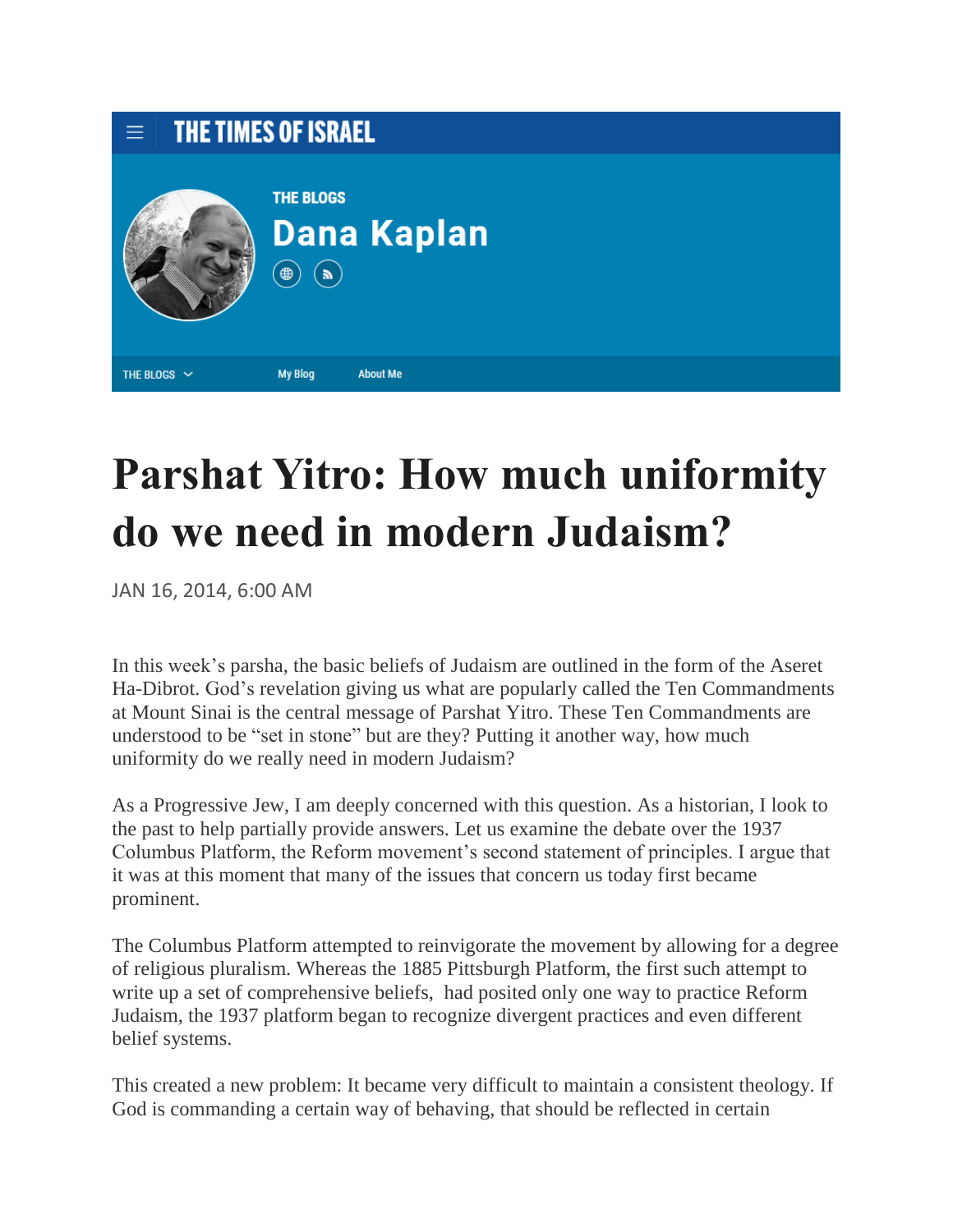behavioral norms. Without behavioral norms, how can one argue that God has a specific set of expectations? At the 1935 Central Conference of American Rabbis (CCAR) conference, Rabbi Louis Binstock of Temple Sinai in New Orleans argued that it was unacceptable that everybody did what they wanted to.

Some Reform congregations had Friday night and Saturday morning services, others had Saturday morning and Sunday morning services, and still others had Friday night and Sunday morning services. Because rabbis were teaching completely different approaches to Sabbath and holiday observances, Reform congregants in different parts of the country would inevitably grow up with dramatically different and even contradictory ideas about religion in general, and Judaic beliefs in particular.

Binstock claimed that the increasing diversity of the Reform movement in the interwar period was not a positive factor but destroyed respect for Judaism as a tradition and as a religion. "I do feel that Reform Judaism must declare itself positively; decree definite dogmas of affirmation or denial . . . furnish a clear chart of religious principles and truths by which we must steer safely and surely in the present storm-tossed sea of religious strife."

In the subsequent debate, HUC theologian Rabbi Samuel Cohon argued that although he did not want Reform Judaism to accept dogmas per se, he felt a clear formulation of the principles of Judaism to be critical. Then people could understand what Judaism stood for and how they could observe their religion. Cohon called for a "crystallization of thought as to what is primary and what is secondary" among the theological principles of Reform Judaism.

When he presented a report of the Commission on the Guiding Principles of Judaism in 1936, he stated: "The time has come for us in this age of chaos to take our Judaism seriously and instruct our people in the way they should follow and the things they should do. We should teach them that we believe in God, in Israel, and in Torah, and show them how to revive prayer, ceremonials, and other observances, whereby we can strengthen our lives."

Cohon believed that Reform congregants needed guidance through the chaos produced by a rapidly changing religious environment and a deteriorating world economic and political situation. If Reform rabbis could provide no firm direction in terms of religious belief and practice, the religious lives of their parishioners would degenerate further—a point similar to Rabbi Kaufmann Kohler's in 1885 and one of Kohler's reasons for pushing the Pittsburgh Platform.

But the Columbus Platform was less successful in creating a document that conveyed a clear and decisive religious vision. Perhaps that was inevitable. Times had changed, and religious agreement was becoming harder to reach within the Reform movement. The